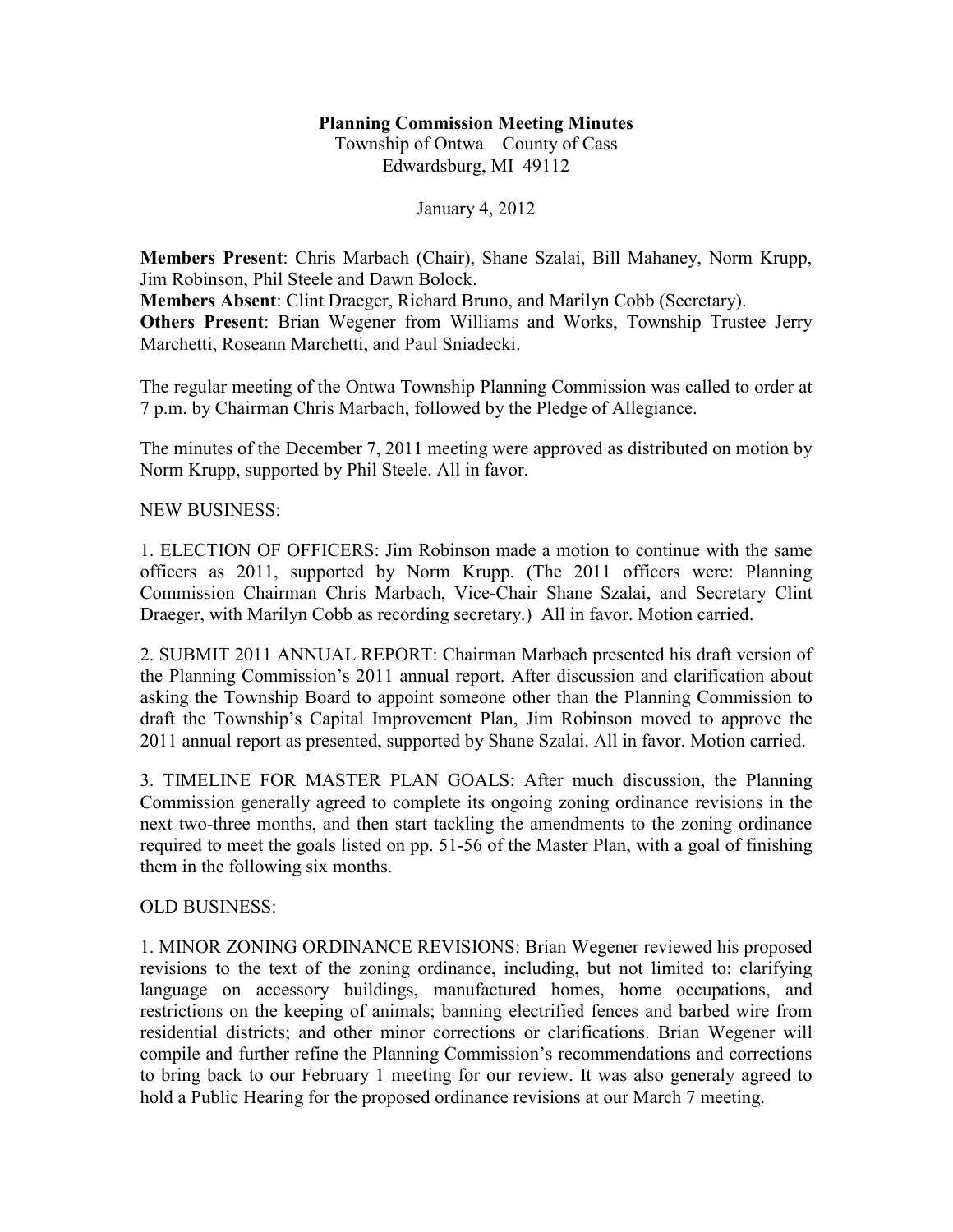## QUESTIONS/COMMENTS: None.

## ANNOUNCEMENTS:

1. Milton Township will have the Public Hearing for its proposed Land Use Master Plan starting at 6:30 p.m. on Monday, January 9, 2012.

2. The Edwardsburg Presbyterian Church will host its  $3<sup>rd</sup>$ -Annual Chili Bowl Classic Chili-Cook-off Saturday, January  $7<sup>th</sup>$ , from 5-8. For a freewill donation, you get all the chili you can eat, drinks and dessert, and two votes for best chili. (Shane Szalai's chili won last year.) All proceeds go to the Edwardsburg Food Pantry.

### ADJOURNMENT:

Meeting was adjourned at 8:45 p.m. by Chairman Marbach. The next general meeting will be at 7 p.m. on February 1 in the Ontwa Township Hall.

Minutes respectfully submitted by: Commissioner Shane Szalai

CC: Planning Commission members, Zoning Administrator Wayne Hardin, and Ontwa Township Clerk Paula Ralph.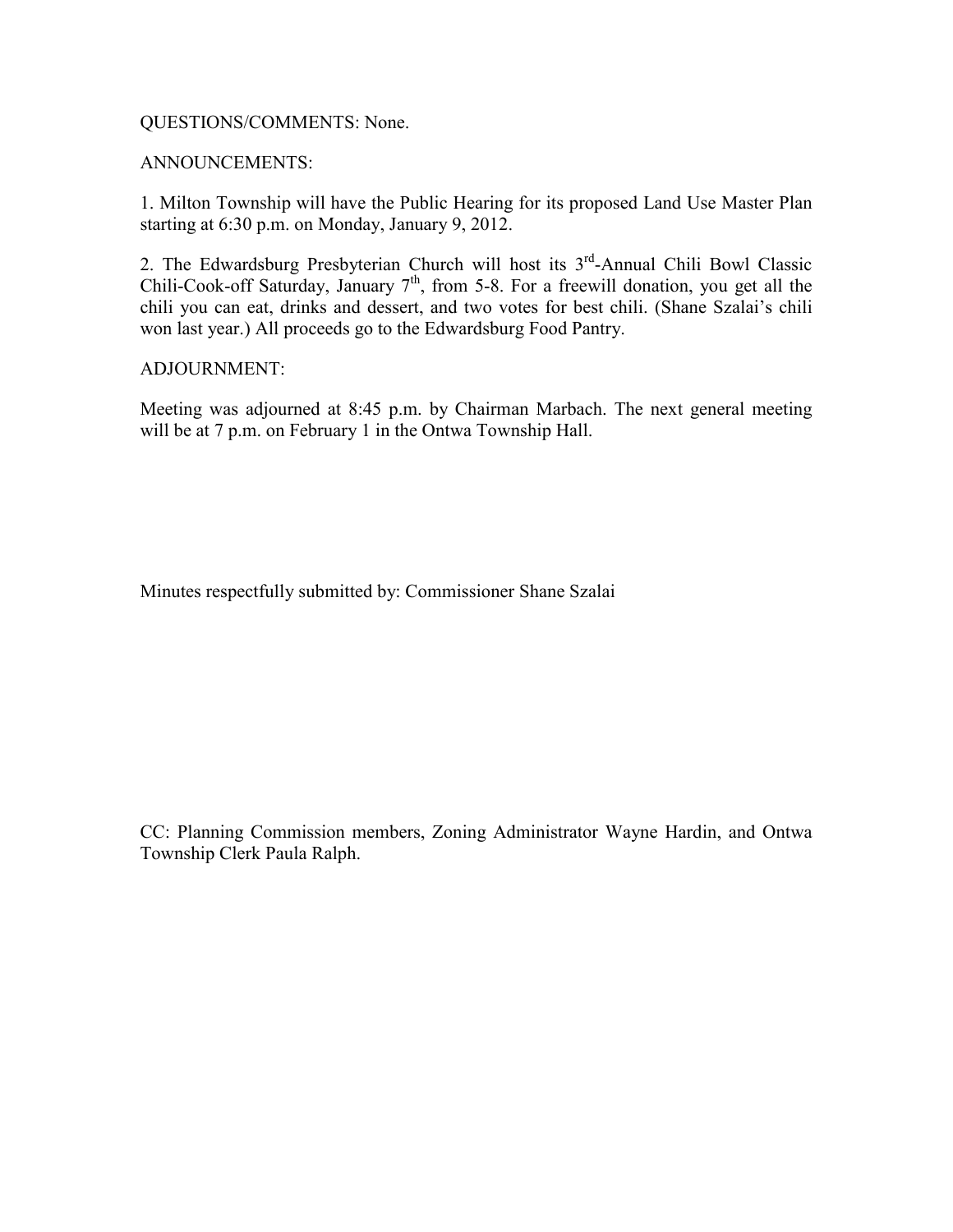# PLANNING COMMISSION TOWNSHIP OF ONTWA-COUNTY OF CASS EDWARDSBURG, MI 49112

# FEBRUARY 1, 2012

MEMBERS PRESENT: Chris Marbach, Shane Szalai, Bill Mahaney, Jim Robinson, Phil Steele, Dawn Bolock and Marilyn Cobb. MEMBERS ABSENT: Clint Draeger, Richard Bruno and Norm Krupp.

OTHERS PRESENT: Roseanne Marchetti, Jerry Marchetti and Paul Sniadecki.

The regular meeting of the Ontwa Township Planning Commission was called to order by Chairman Marbach, followed by the Pledge of Allegiance. Minutes of the January 4, 2012 meeting were approved on motion by Jim, supported by Bill. All in favor.

LAND SPLIT: US 12/Eagle Lake Rd, Tax No. 14-090-012-057-01. Zoning Administrator has signed off but the Assessor has not signed off. The Survey shows a new division of parcels A, B and C. On motion by Jim that Land Split be approved, contingent on the Assessor signing off. Supported by Bill. All in favor.

NEW BUSINESS: None.

OLD BUSINESS: New Master Plan is ready for a public hearing. A minor typographical error will be corrected. No further comments. On motion by Shane that a Public Hearing on the new Master Plan be scheduled for March, 2012.

COMMENTS/QUESTIONS: Remarks were made about new fireworks regulations. There will be a meeting at the Road Commission Office at 7:00 PM, March 29, 2012. Dawn informed the Board that the Chamber of Commerce Annual dinner is February  $29<sup>th</sup>$ . Expect an outstanding speaker.

No further business to come before the Board. Chairman adjourned the meeting.

Respectfully submitted,

Marilyn H. Cobb, Secretary

CC: Planning Commission members, Zoning Administrator and Ontwa Twp. Clerk.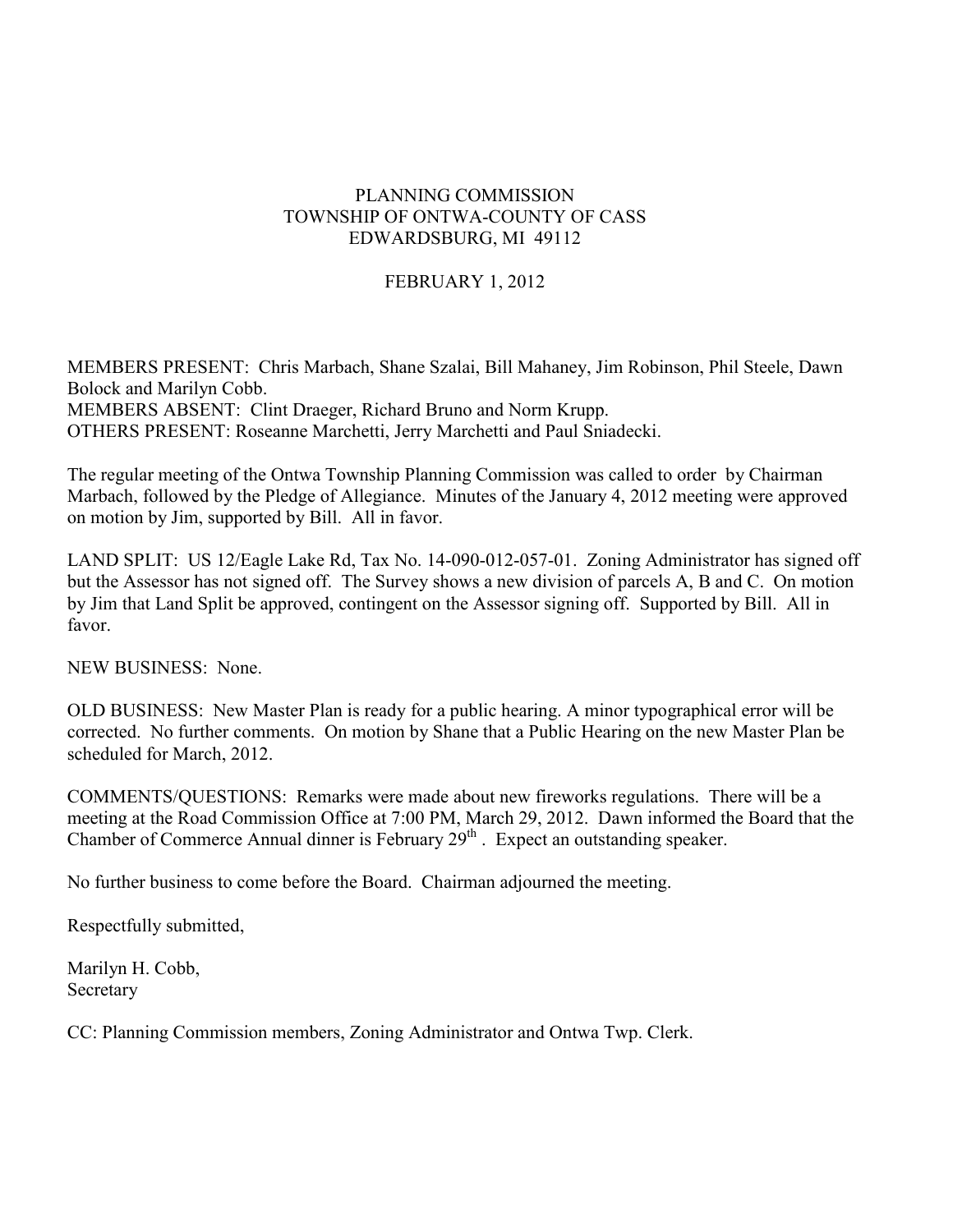## **Planning Commission Meeting Minutes**

Township of Ontwa—County of Cass Edwardsburg, MI 49112

March 7, 2012

**Members Present**: Chris Marbach (Chair), Shane Szalai, Bill Mahaney, Norm Krupp, Jim Robinson, Phil Steele and Dawn Bolock.

**Members Absent**: Clint Draeger, Richard Bruno, and Marilyn Cobb (Secretary).

**Others Present**: Brian Wegener from Williams and Works, Building Inspector and Zoning Administrator Wayne Hardin, Ladd Howe, Roseann Marchetti, Paul Sniadecki, Tom Kendle, and three others.

The regular meeting of the Ontwa Township Planning Commission was called to order at 7 p.m. by Chairman Chris Marbach, followed by the Pledge of Allegiance.

The minutes of the February 1, 2012 meeting were approved, with one correction, on motion by Jim Robinson, supported by Norm Krupp. All in favor. [The correction was that under "Old Business," the words "Master Plan" should have been "ordinance amendments."]

LAND SPLIT: Ladd Howe, 70200 Elkhart Rd., requested a land split of his property (Tax Roll Parcel Numbers 14-090-016-086-00, and 14-090-016-013-02) because he is shutting down his farm business and downsizing, and planning to sell part of his property. As Chairman Chris Marbach was the surveyor of record for the split, he excused himself from this matter, and Vice Chairman Shane Szalai assumed the Chair. After questions, Phil Steele made a motion to approve the land split, supported by Jim Robinson. All in favor. Motion carried.

NEW BUSINESS: None.

OLD BUSINESS:

## 1. MINOR ZONING ORDINANCE REVISIONS:

Chairman Marbach opened a Public Hearing on proposed revisions to the text of the zoning ordinance, including, but not limited to: clarifying language on accessory buildings, manufactured homes, home occupations, and restrictions on the keeping of animals; banning electrified fences and barbed wire from residential districts; and other minor corrections or clarifications.

Several residents were concerned about restricting wire fences in property zoned residential, but used for farming (Section 3.13 Fences and Walls). As it was not the Planning Commission's intention to restrict currently-existing agriculture, it was generally agreed to add an exception to the Section 3.13 (i) to allow existing fences to remain on property zoned residential but currently used for agriculture.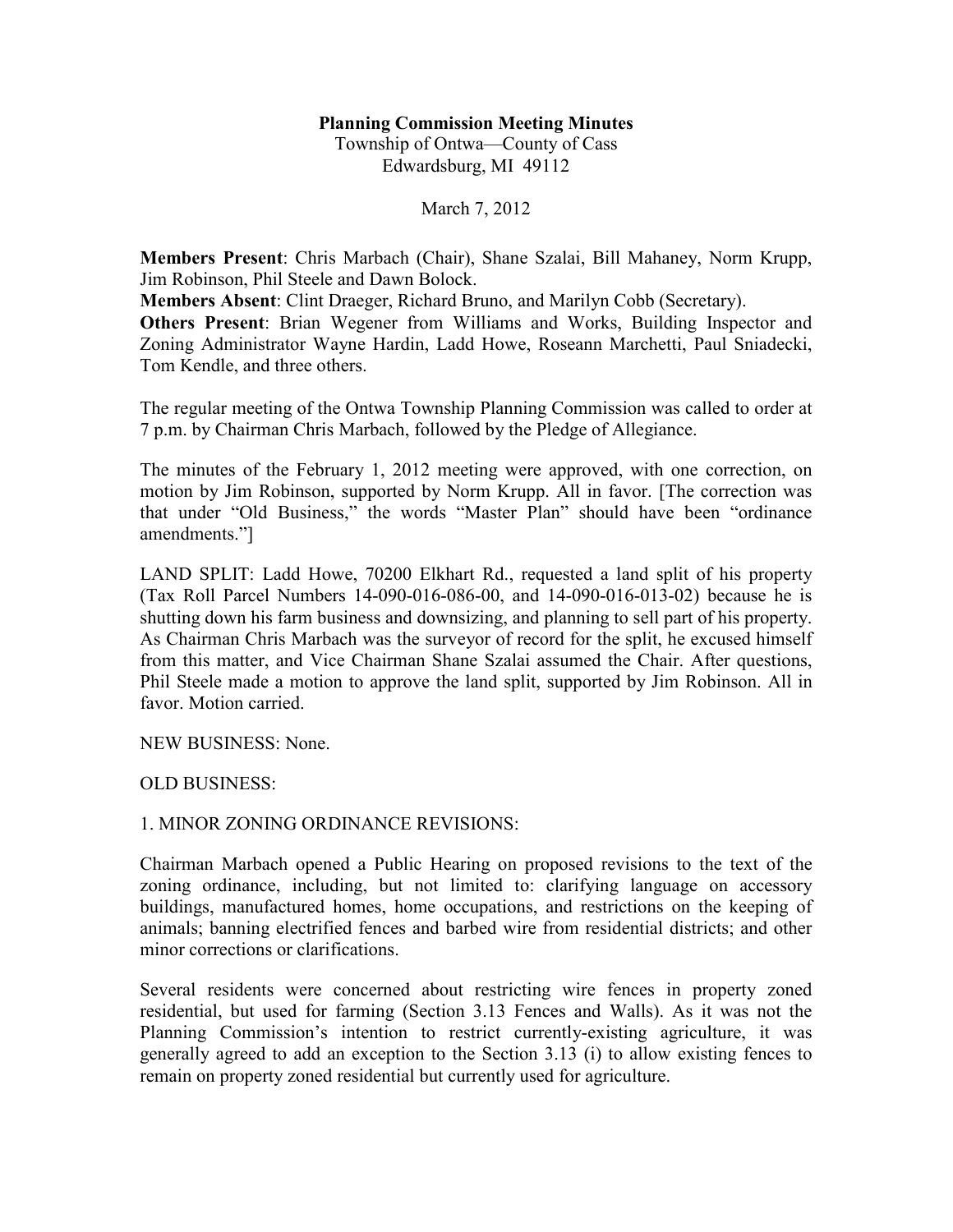There was also much discussion about Section 3.17 Keeping of Animals, which provides standards for how many non-household animals are permitted on parcels of land of various sizes. It was generally agreed that the standards were primarily intended for smaller parcels of land. However, while the existing ordinance has no restrictions on the number of animals allowed on parcels larger than 20 acres, that had been removed in the ordinance revisions. After much discussion, Phil Steele made a motion to add back in the previous exemption to the standards for parcels 20 acres and larger, supported by Shane Szalai. Motion carried, 6-1, with Norm Krupp voting no.

Norm Krupp made a motion to close the Public Hearing, seconded by Jim Robinson. All in favor. Motion carried. Norm Krupp then made a motion to approve the Zoning Ordinance amendments, as corrected, and send them on to the Cass County Planning Commission for their review, supported by Jim Robinson. All in favor. Motion carried.

2. SUBDIVISION ORDINANCE AMENDMENT: A Public Hearing was held on amending the subdivision ordinace by replacing "County Drain Commissioner" with the term "County Water Resources Manager" to reflect the current terminology. After no public comments, Jim Robinson made a motion to close the Public Hearing, seconded by Bill Mahaney. All in favor. Motion carried. After no discussion, Bill Mahaney made a motion to approve the amendment, seconded by Phil Steele. All in favor. Motion carried.

3. TIMELINE FOR MASTER PLAN GOALS: After much discussion, the Planning Commission generally agreed to accept Brian Wegener's suggestion that he prepare an outline for the Planning Commission to follow as it prepares to implement the goals listed on pp. 51-56 of the Master Plan, with a goal of finishing them in the following six months. Brian will present this outline at the Planning Commission's April 4 meeting.

It was also generally agreed that Paul Sniadecki would gather input from township residents, most specifically lakefront property owners, and then present ideas to preserve and improve "Water Quality" (pp. 55-56) at the Planning Commission's May 2 meeting.

QUESTIONS/COMMENTS: None.

# ANNOUNCEMENTS:

1. On Thursday, March 29 at 7 p.m. at the Cass County Road Commission Building, the Cass County Planning Commission will hold a 20-year visioning session for Cass County. All are welcome to give their input.

# ADJOURNMENT:

Meeting was adjourned at 8:45 p.m. by Chairman Marbach. The next general meeting will be at 7 p.m. on April 4 in the Ontwa Township Hall.

Minutes respectfully submitted by: Commissioner Shane Szalai

CC: Planning Commission members, Zoning Administrator Wayne Hardin, and Ontwa Township Clerk Paula Ralph.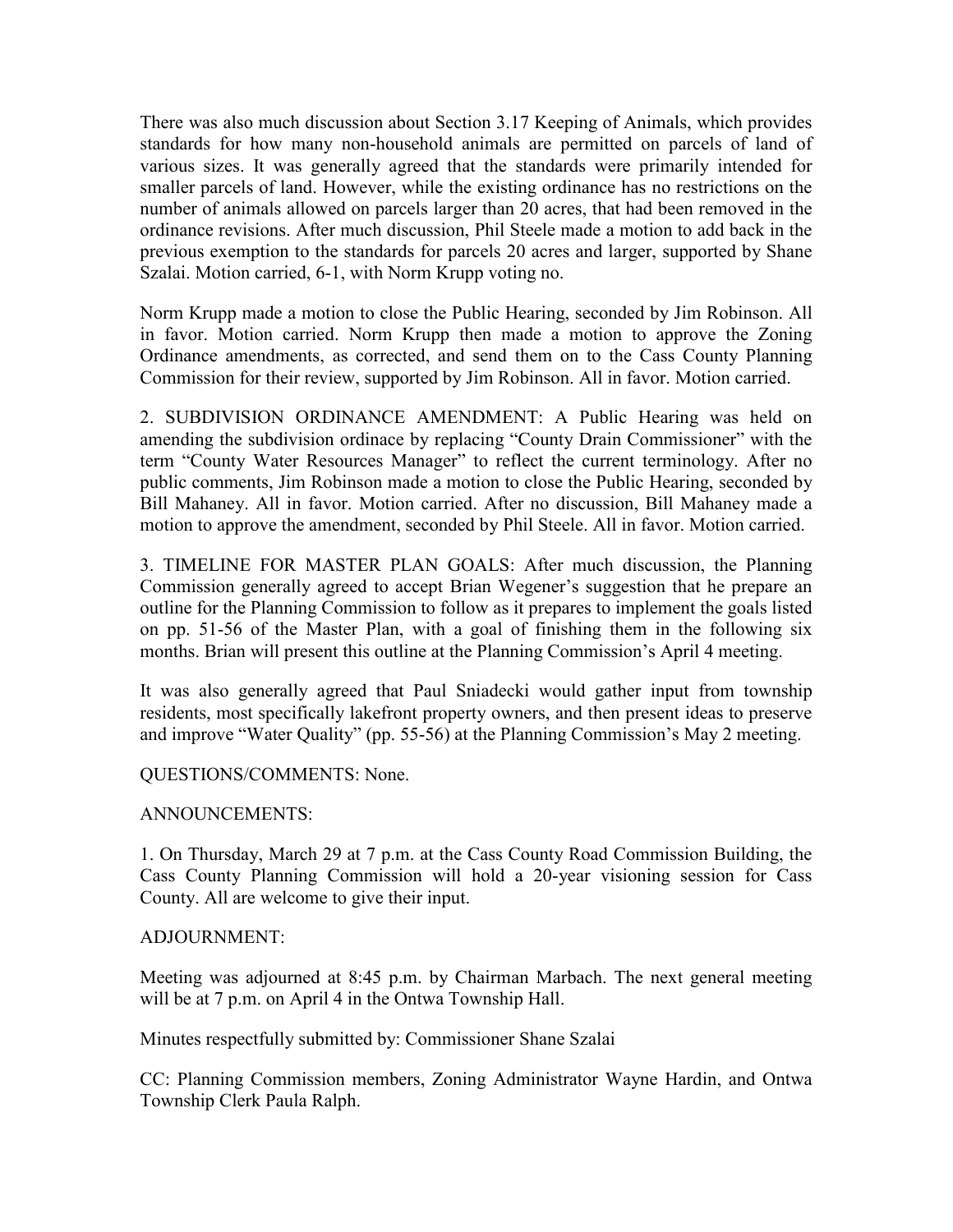## PLANNING COMMISSION TOWNSHIP OF ONTWA-COUNTY OF CASS EDWARDSBURG, MI 49112

## **APRIL 4, 2012**

MEMBERS PRESENT: Chris Marbach, Jim Robinson, Phil Steele, Dawn Bolock, Shane Szalai and Marilyn Cobb.

ABSENT MEMBERS: Norm Krupp, Richard Bruno, Clint Draeger and Bill Mahaney. OTHERS PRESENT: Roseanne Marchetti, Paul Sniadecki, June Stroud and one other.

The regular meeting of the Ontwa Township Planning Commission was called to order by Chairman Marbach, followed by the Pledge of Allegiance.

Minutes of the March 7, 2012 meeting were approved on motion by Jim, supported by Phil. All in favor.

LAND SPLITS: None.

NEW BUSINESS: None.

OLD BUSINESS: The Chairman received a memo from Brian of Williams and Works regarding Zoning Ordinance Amendments recommended to the Master Plan. The Chairman asked for any comments or additions to Williams and Works memo. Some discussion with the audience and plan. Chris will forward new comments to Brian to be incorporated for the May meeting.

COMMENTS/QUESTIONS: Informal discussion with audience and Board members. The May 14, 2012 meeting will bring in more interested people and planning details and development.

There being not further business to come before the Board, meeting adjourned by Chairman.

Respectfully submitted, Though N loth Maribyn H. Cobb.

Secretary CC: Planning Commission members, Wayne Hardin and Township Clerk.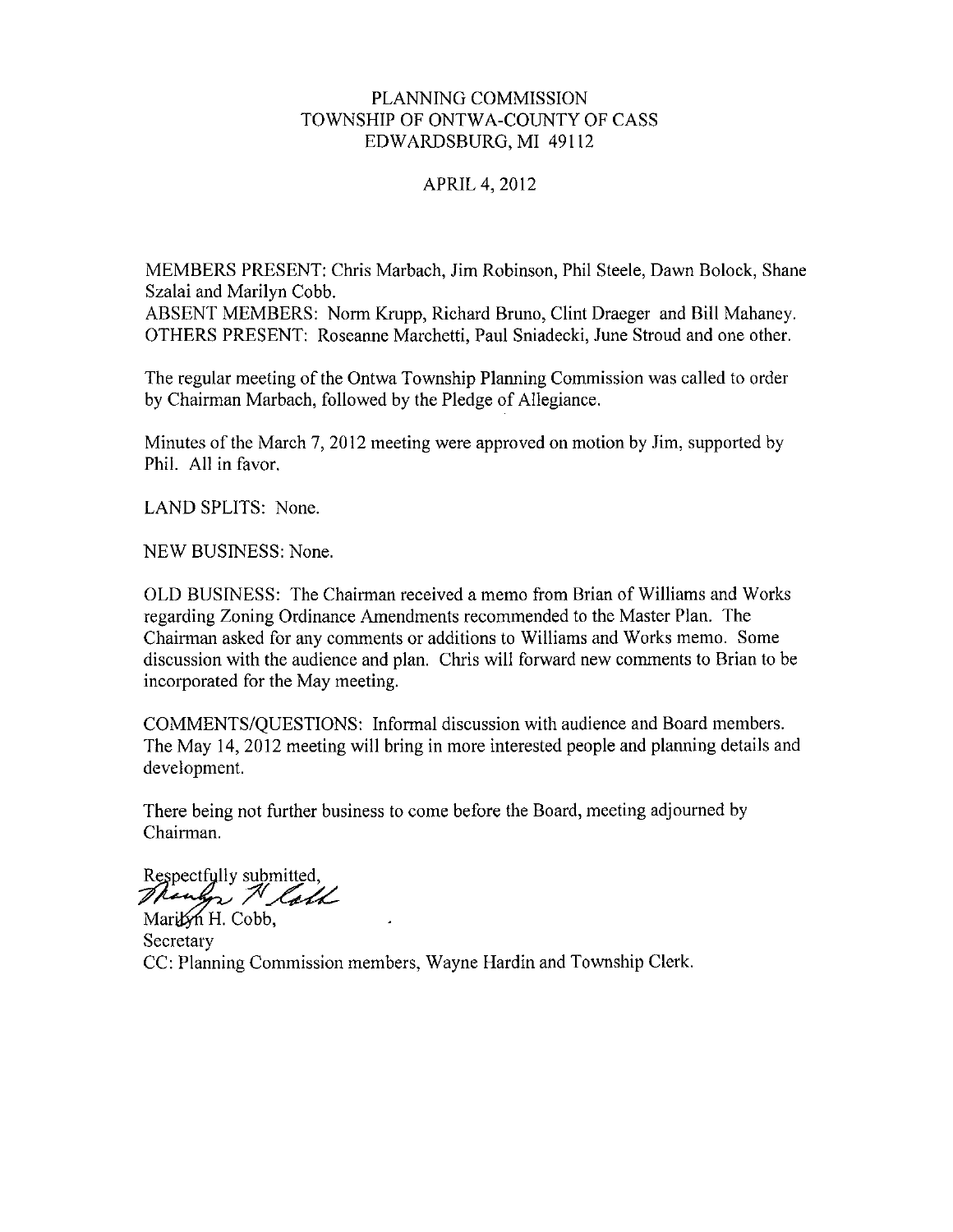## PLANNING COMMISSION TOWNSHIP OF ONTWA-COUNTY OF CASS EDWARDSBRG, MI 49112

## MAY 2, 2012

MEMBERS PRESENT: Chris Marbach, Jim Robinson, Dawn Bolock, Norm Krupp, Richard Bruno, Clint Draeger, Bill Mahaney, Shane Szalai, Phil Steele and Marilyn Cobb.

**MEMBERS ABSENT: None.** 

OTHERS PRESENT: Roseanne Marchetti, Paul Sniadecki, Toni and Rhonda Feltzer and Brian Wegener of Williams and Works.

The regular meeting of the Ontwa Township Planning Commission was called to order by Chairman Marbach, followed by the Pledge of Allegiance.

Minutes of the April 4, 2012 meeting were approved as corrected on motion by Jim, supported by Norm. All in favor.

LAND SPLIT: Shane conducted this portion of the meeting since the Chairman has an interest in this presentation. Land split for Windward Court (private road off Curtis Drive) so B is new parcel  $#14-090-006-007-02$ . Parcel A has an existing house. Zoning

Administrator has approved the split. No opposition presented. On motion by Jim that we approve Land Split #14-090-006-007-02, supported by Norm. All in favor.

NEW BUSINESS: Paul Sniadecki of the area Lake Association gave a detailed presentation of concerns of lake area residents which could be added to the New Master Plan. A main concern is the location of docks. Brian will incorporate these new concerns in the Master Plan. The Lake Association will continue to educate residents and bring any new information back to the Planning Commission in September.

OLD BUSINESS: Paul Sniadecki of the area Lake Association gave a detailed presentation of concerns of the lake area residents which could be added to the New Master Plan. A main concern is the location of docks. Brian will incorporate these ideas in the Master Plan. The Lake Association will continue to educate residents and bring any new information back to the Planning Commission in September.

OLD BUSINESS: Tony Leininger of Carmi Designs has concerns about fee's and publication dates for Legal Notices of Public Hearings. Chris will have a list at the next Planning Commission meeting.

ANNOUNCEMENTS: There will be a meeting at the Township Hall on June 28<sup>th</sup>, 2012 to discuss speeding. This is sponsored by the Sports Complex.

The Chairman adjourned the meeting.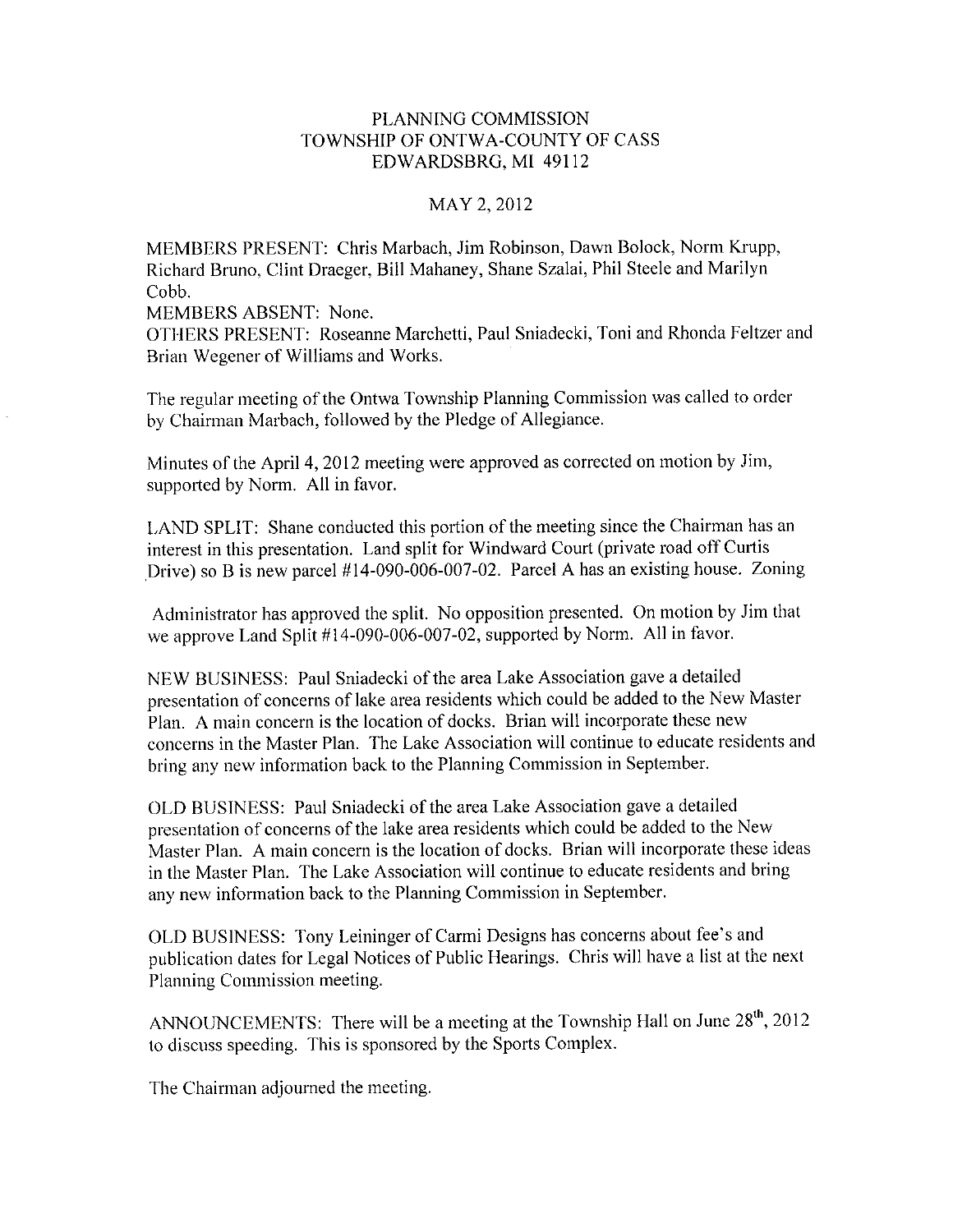Respectfully submitted,

Maulyn N. Koll

Secretary

 $\ddot{\phantom{a}}$ 

J.

 $\frac{1}{\sqrt{2}}$ 

CC: Planning Commission members, Wayne Hardin and Ontwa Township Clerk.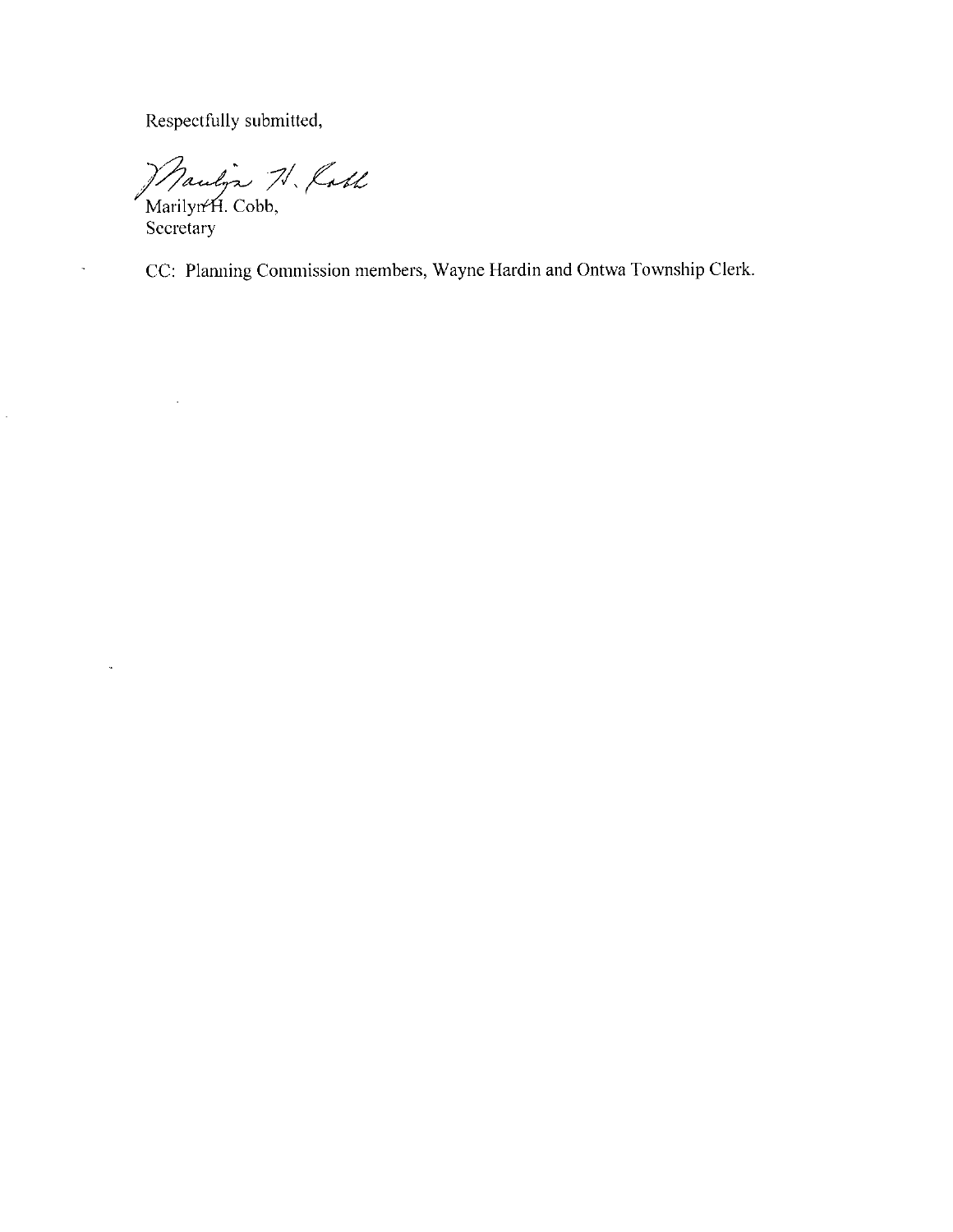## PLANNING COMMISSION TOWNSHIP OF ONTWA - COUNTY OF CASS EDWARDSBURG, MI 49112

## **JUNE 6, 2012**

Members present: Chris Marbach, Dawn Bolock Norm Krupp, Richard Bruno, Phil Steele, Bill Mahaney and Marilyn Cobb.

MEMBERS ABSENT: Jim Robinson (verbal notice) and Shane Szalai (written notice).

OTHERS PRESENT: Brian Wenger from Williams and Works, Paul Sniadecki, Roseanne Marchetti, Wayne Hardin, Building Inspector and many interested residents of Ontwa Township.

The regular meeting of the Ontwa Township Planning Commission was called to order by Chairman Marbach, followed by the Pledge of Allegiance.

Minutes of the May 2, 2012 meeting were approved with corrections on motion by Richard Bruno, 2<sup>nd</sup> by Bill Mathaney.

### **LAND SPLITS: None.**

NEW BUSINESS: Conditional Rezoning of 7842 US 12 (Tax No. 14-090-007-017-00). The site is approximately 4.97 acres in area is located on the north side of US 12. This is to be considered for the purpose of erecting an upscale self-service storage facility. These storage condos will be maintained by the developer and additional information will be provided if request is approved. Residents in the area are not in favor of this new commercial development. Board Discussion: Plenty of commercial area for development; time and money have been spent on Master Plan and this type of business was not included; area should remain in agriculture; would create spot zoning. In the email sent by Shane, he referenced pages 38 and 47 of the Master Plan. On motion by Bill, that we deny conditional rezoning as follows: 1. the request is not consistent with the Master Plan. 2. The request would represent a form of spot zoning. 3. There is other land in the Township zoned for commercial development. 4. The land can be used as zoned. 5. The conditional rezoning is limited to a single use and must "revert" back to AR District if the use fails, where the proposed structures would likely become nonconforming. Second by Norm. All in favor by unanimous vote. Chairman stated that applicant can appeal to County Planning Commission and July Ontwa Township Board.

OLD BUSINESS: South Beach Drive. Chris Merrill developer. Residents are concerned about flooding in the area of South Beach Drive and the developer has not completed all work required. Wayne has met with property owners and developer regarding this private property. Developer presented a booklet of fact sheets including Maintenance Agreement, survey and private road specification. Discussions with developers and residents were not productive. Board discussion: members had imput.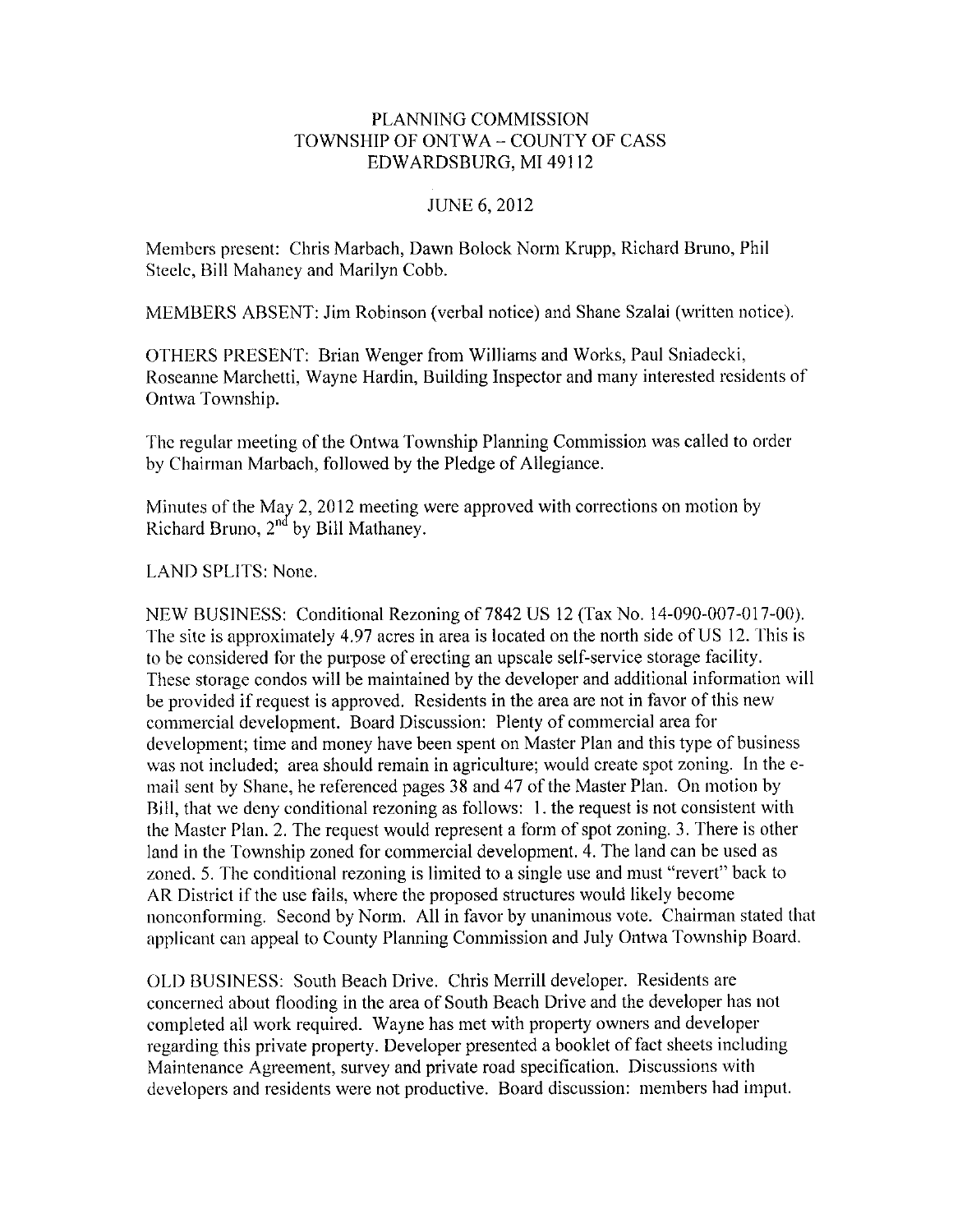On motion by Phil that a land split in South Beach will be considered if an engineer designs a plan to held the water run-off from the roads and have a recorded maintenance agreement signed/property members and have ingress and egress easement as required by the Ontwa Township Private Road Ordinance. Seconded by Bill. All in favor by unanimous vote.

FILING FEE'S AND DEADLINES: Chris addressed this concern to the Board and provided a listing of Application Types, filing dates and Ordinance references. This information was given to Brian in be included in the Master Plan.

ANNOUNCEMENTS: There is a contribution to the Edwardsburg Schools Foundation if residents dine at local eateries on June 12, 2012.

Meeting adjourned by Chairman.

Respectfully submitted.

Marilyn Weath

Marilyn<sup>4</sup>H. Cobb, Secretary

CC: Planning Commission members, Wayne Hardin and Ontwa Twp. Clerk.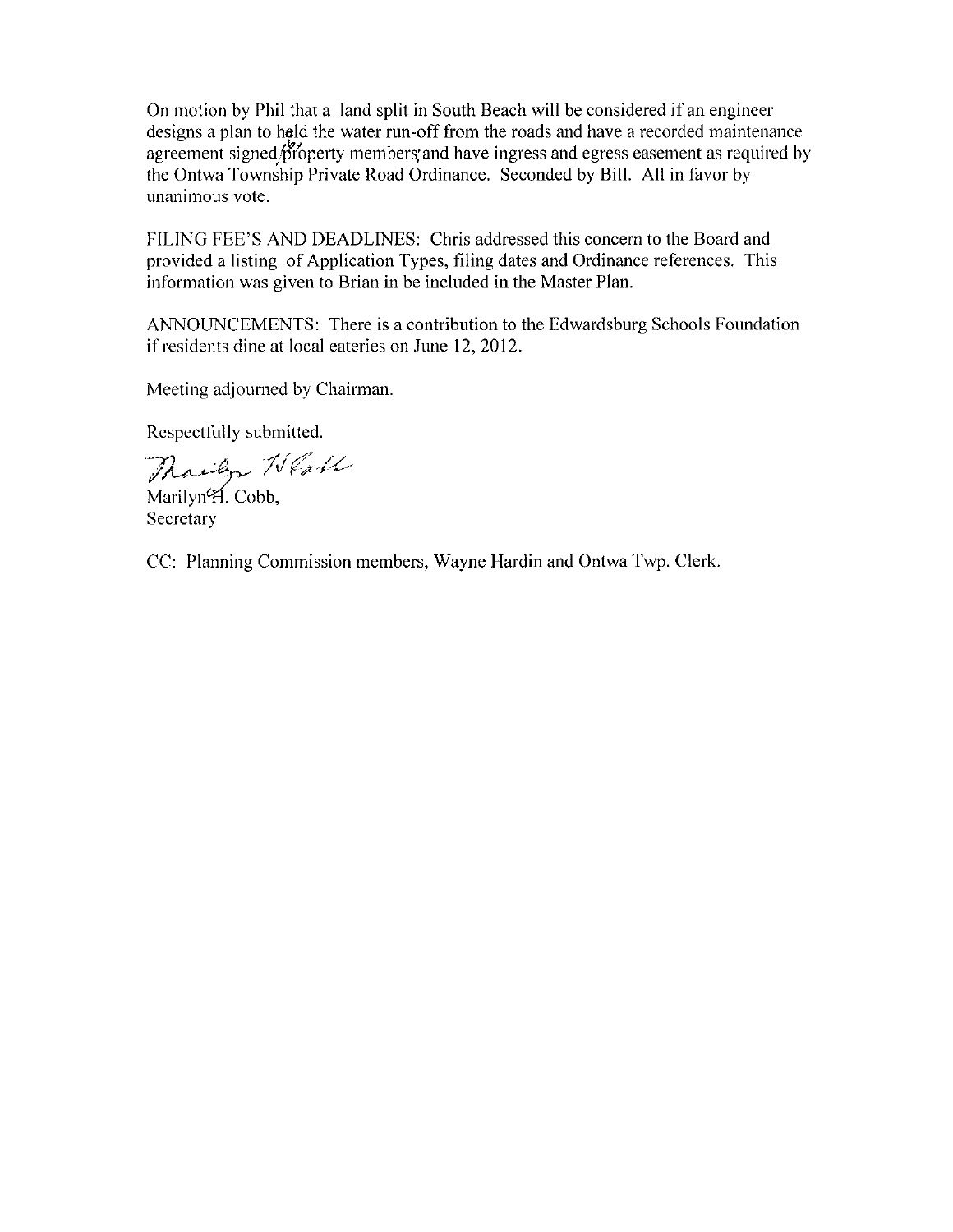## PLANNING COMMISSION TOWNSHIP OF ONTWA EDWARDSBURG, MI 49112

### **JULY 3, 2012**

MEMBERS PRESENT: Chris Marbach, Richard Bruno, Bill Mahaney, Clint Draeger, Jim Robinson and Marilyn Cobb.

MEMBERS ABSENT: Norm Krupp, Shane Szalai, Phil Steele and Dawn Bolok (all notified the Chairman).

OTHERS PRESENT: Darryl Veldman from Veldman Engineering, Mrs. Merrill and Jim Treat.

The regular meeting of the Ontwa Township Planning Commission was called to order by Chairman Marbach, followed by the Pledge of Allegiance.

Minutes of the June 6, 2012 meeting were approved with corrections on motion by Clint, supported by Richard. All in favor.

LAND SPLIT: None.

NEW BUSINESS: Revisions to Ordinances for Filing Deadlines. On motion by Clint, supported by Jim that publication of a hearing date for August 1, 2012 be held to Revise the schedules, application types, filing dates and Ordinance references so that all applications are filed with the Zoning Administrator. All in favor.

OLD BUSINESS: South Beach, Chris Merrill developer. Veldman Engineering presented drawings and information for flooding area that has been a concern of property owners. The developer produced engineering plans, a recorded maintenance agreement signed by property owners as requested by the Planning Commission. Engineer stated that there is control of run off from residents property. Owners were aware of July meeting but there was no one in attendance.

BOARD DISCUSSION: Information was presented as requested. On motion by Bill that we accept the information given by the Engineering Firm and Mrs. Merrill. Supported by Jim. All in favor.

Chris informed the Board of a MTA on Aug. 7 & 8, 2012 at various locations.

Meeting adjourned by Chairman.

Respectfully submitted, Maules A lobb.

CC: Planning Commission members, Zoning Administrator and Ontwa Twp Clerk.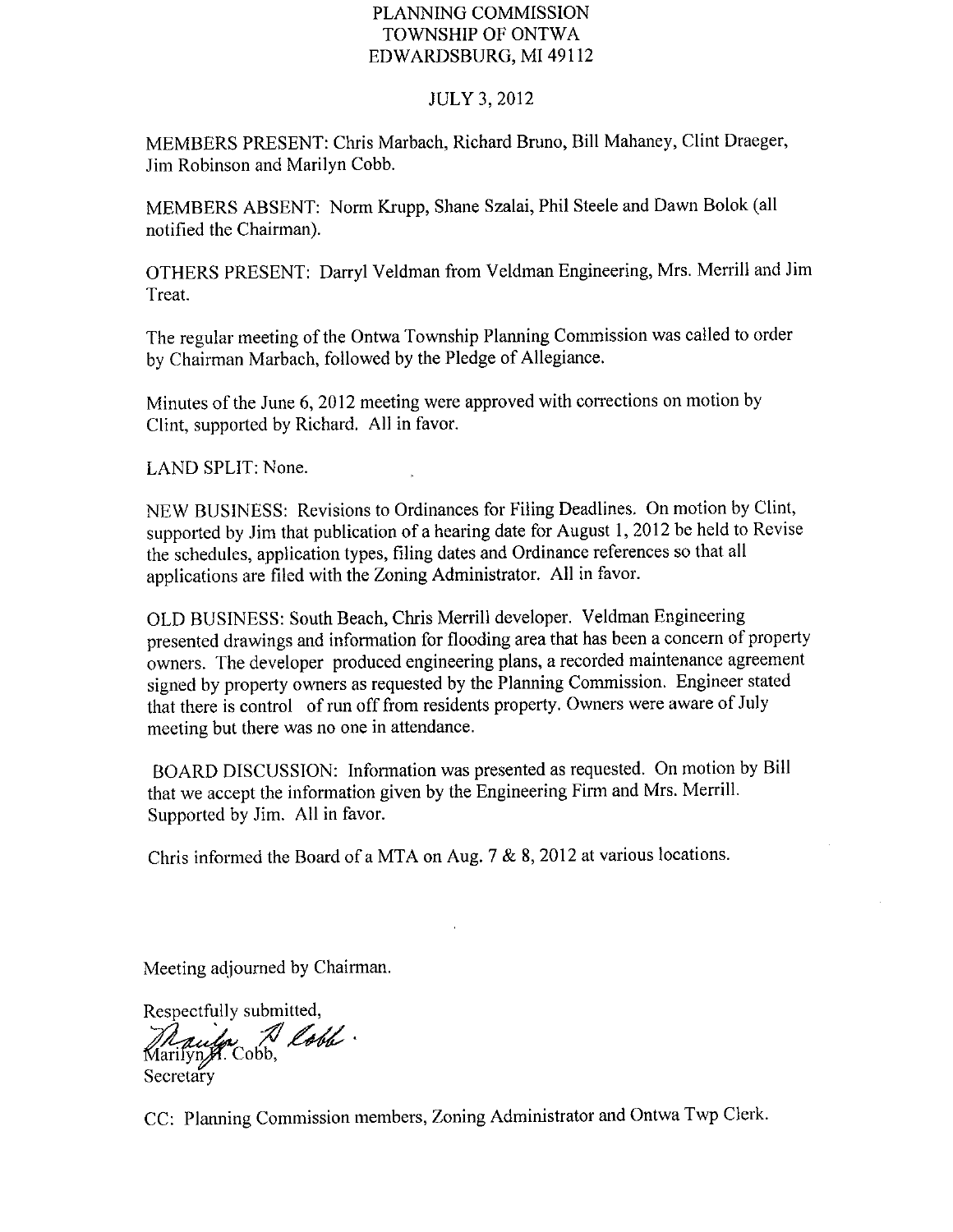## PLANNING COMMISSION TOWNSHIP OF ONTWA - COUNTY OF CASS EDWARDSBURG, MICHIGAN 49112

## **AUGUST 1, 2012**

MEMBERS PRESENT: Chris Marbach, Richard Bruno, Clint Draeger, Jim Robinson, Phil Steele, Dawn Bolok, Shane Szalai and Marilyn Cobb.

MEMBERS ABSENT: Bill Mahaney and Norm Krupp.

OTHERS PRESENT: Roseanne Marchetti, Gary Vanderbie, Jeff Van Belle, and Jeff Brown.

The regular meeting of the Ontwa Township Planning Commission was called to order by Chairman Marbach, followed by the Pledge of Allegiance.

Minutes of the July 3, 2012 meeting were approved as corrected on motion by Jim, supported by Clint. All in favor.

LAND SPLIT: None.

NEW BUSINESS: This is a public hearing to change the submission deadline to 30 days for Private Roads, Subdivisions, Site Condo and Planning & Zoning Applications. No participation from the audience. On motion by Jim, supported by Dawn that Public Hearing be closed. No additional Board discussion. On motion by Shane that the change of submission deadlines be a uniform 30 days for Private Roads, Subdivision, Site Condo and Planning  $&$  Zoning Applications and the results forwarded to the County Planning Commission and the Ontwa Twp. Board. Supported by Jim. All in favor. Motion carried.

OLD BUSINESS: South Beach Drive. Gary Vanderbie said he was not at the July 3rd meeting because there was no agenda on the web site. One person spoke with the Zoning Administrator and knew some residents were aware of the meeting. Gary is concerned about flooding areas, no grass seed planted, maintenance agreement and plans submitted by the Engineering firm. A new drainage system was discussed. Chris agreed to meet with South Beach residents and the Drain Commissioner when a meeting can be set up.

QUESTIONS/COMMENTS: The Village of Edwardsburg will be celebrating their l00th birthday in September. A picnic/party is being planned.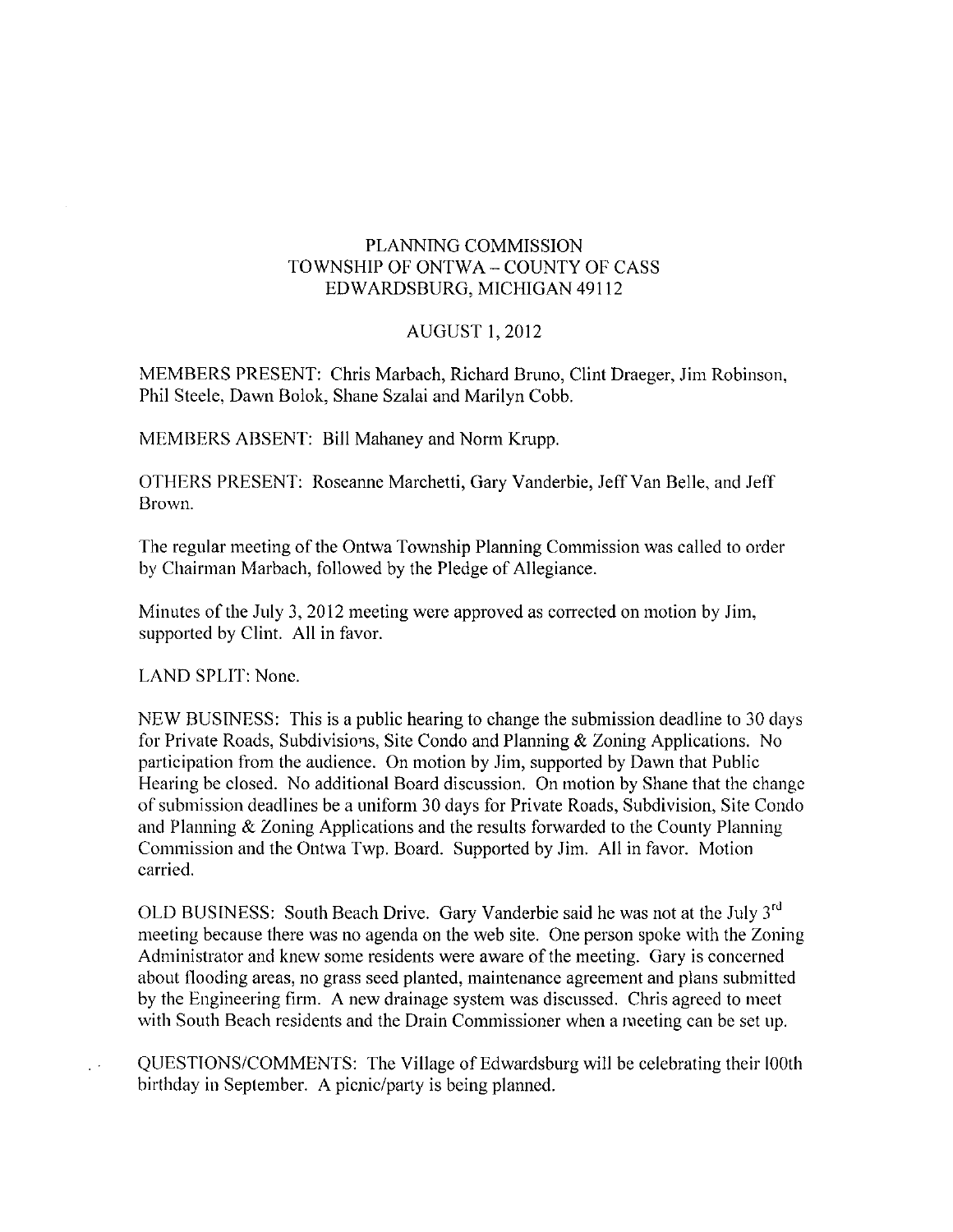On motion by Jim, supported by Phil that meeting be adjourned. All in favor.

Respectfully submitted,<br>ManilypH. Cobb, Secretary

CC: Planning Commission members, Zoning Administrator and Ontwa Twp. Clerk.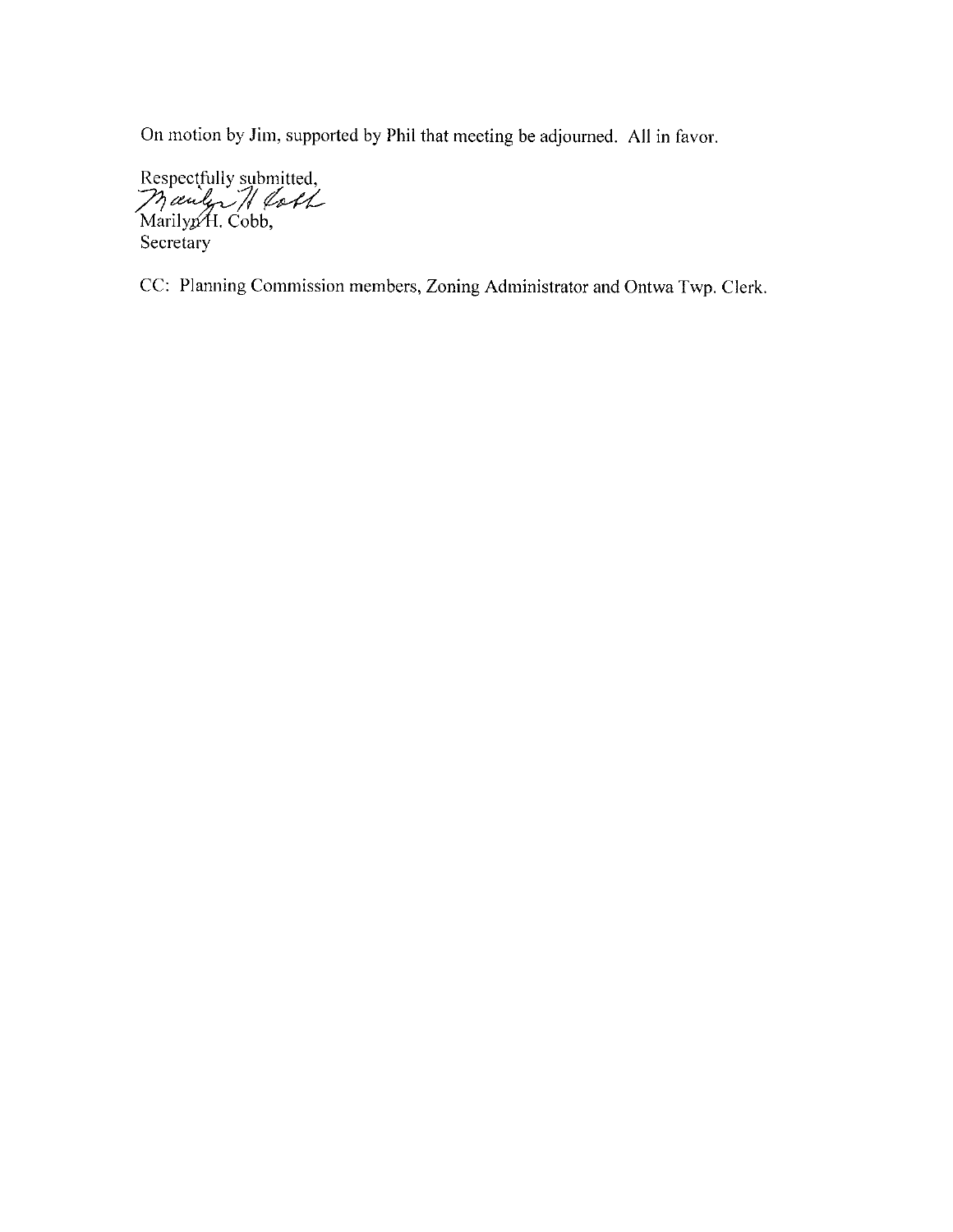## PLANNING COMMISSION TOWNSHIP OF ONTWA - COUNTY OF CASS EDWARDSBURG, MI 49112

### SEPTEMBER 5, 2012

MEMBERS PRESENT: Chris Marbach, Richard Bruno, Clint Draeger, Jim Robinson, Phil Steele, Dwan Bolok, Shane Szalai, Bill Mahaney and Marilyn Cobb.

MEMBERS ABSENT: Norm Krupp.

OTHERS PRESENT: Roseanne Marchetti, Margie Allen and a representative for Jane and Doug Szlanfucht.

The regular meeting of the Ontwa Township Planning Commission was called to order by Chairman Marbach, followed by the Pledge of Allegiance.

Minutes of the August 1, 2012 meeting were approved as presented on motion by Clint, supported by Jim. All in favor. Motion carried.

LAND SPLIT: None.

NEW BUSINESS: Special land use permit. The daughter in law of Jane and Doug Szlanfucht informed the Board of their intentions to build an old style Gambrel Barn, which is to be used for special events. The property is located on the south east corner of Redfield Road and Conrad Road. The facility and parking would cover 2-3 acres within a 36 acre plot. On motion by Jim, supported by Dawn to move forward with a change in the Ordinance to allow Special events in AR. Chris, Clint, Jim, Phil, Dawn, Shane and Bill voted in favor. Richard voted no. Motion carried. Chris will contact Brian at Williams and Works for his opinion for presentation at the October meeting.

Chris announced that Howard Township will have a meeting September 26, 2012 at 7:00 PM to amend the Master Plan. All are invited to attend.

The South Beach situation is still being discussed and Chris has been in contact with Bruce Campbell of the Drain Commission Office.

The Chairman announced that Dawn Bolock has been appointed to the Southwest Michigan Planning Commission.

There being no further business, the Chairman adjourned the meeting.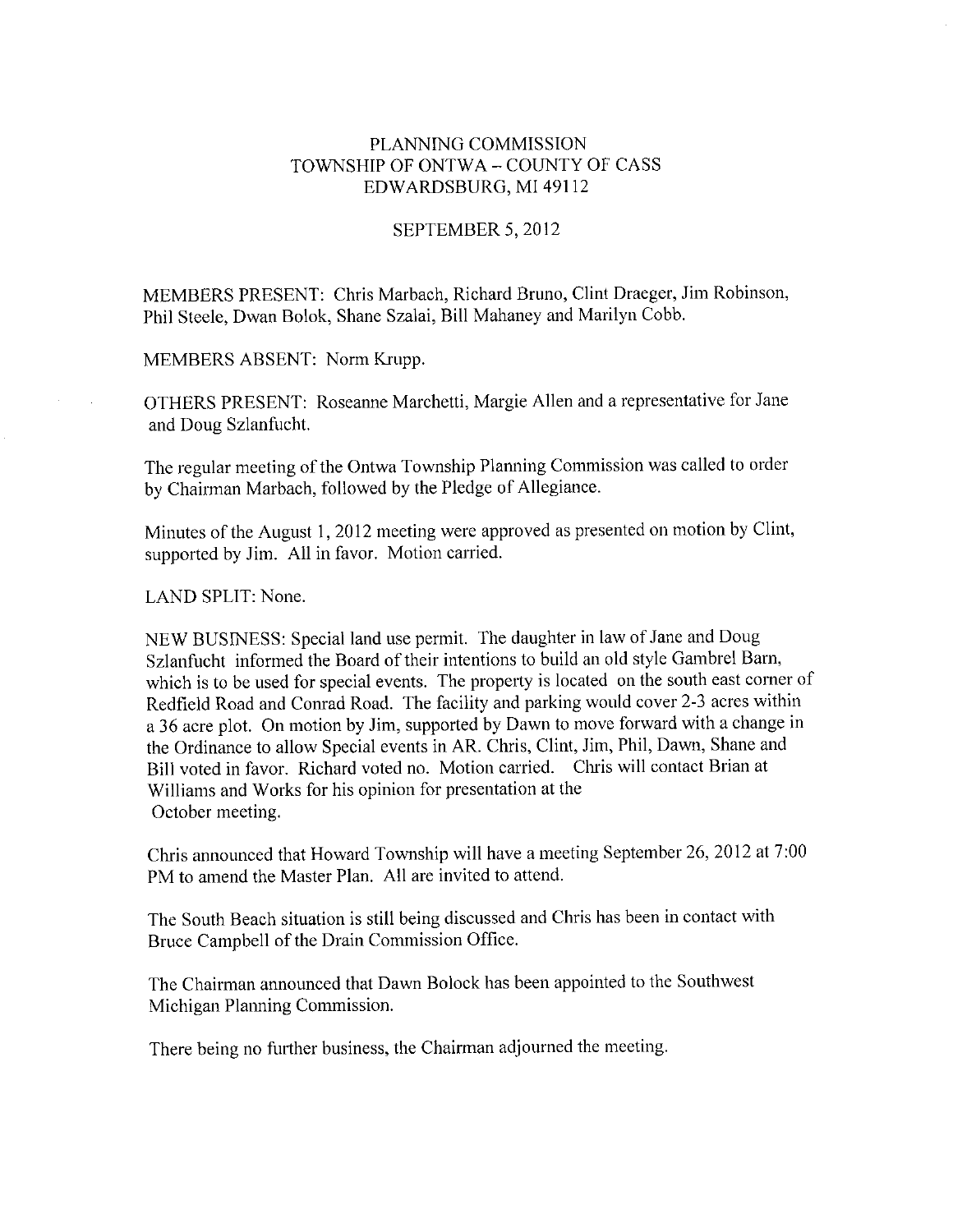Respectfully submitted,

Raudyn N Coll

CC: Planning Commission members, Zoning Administrator and Ontwa Twp. Clerk.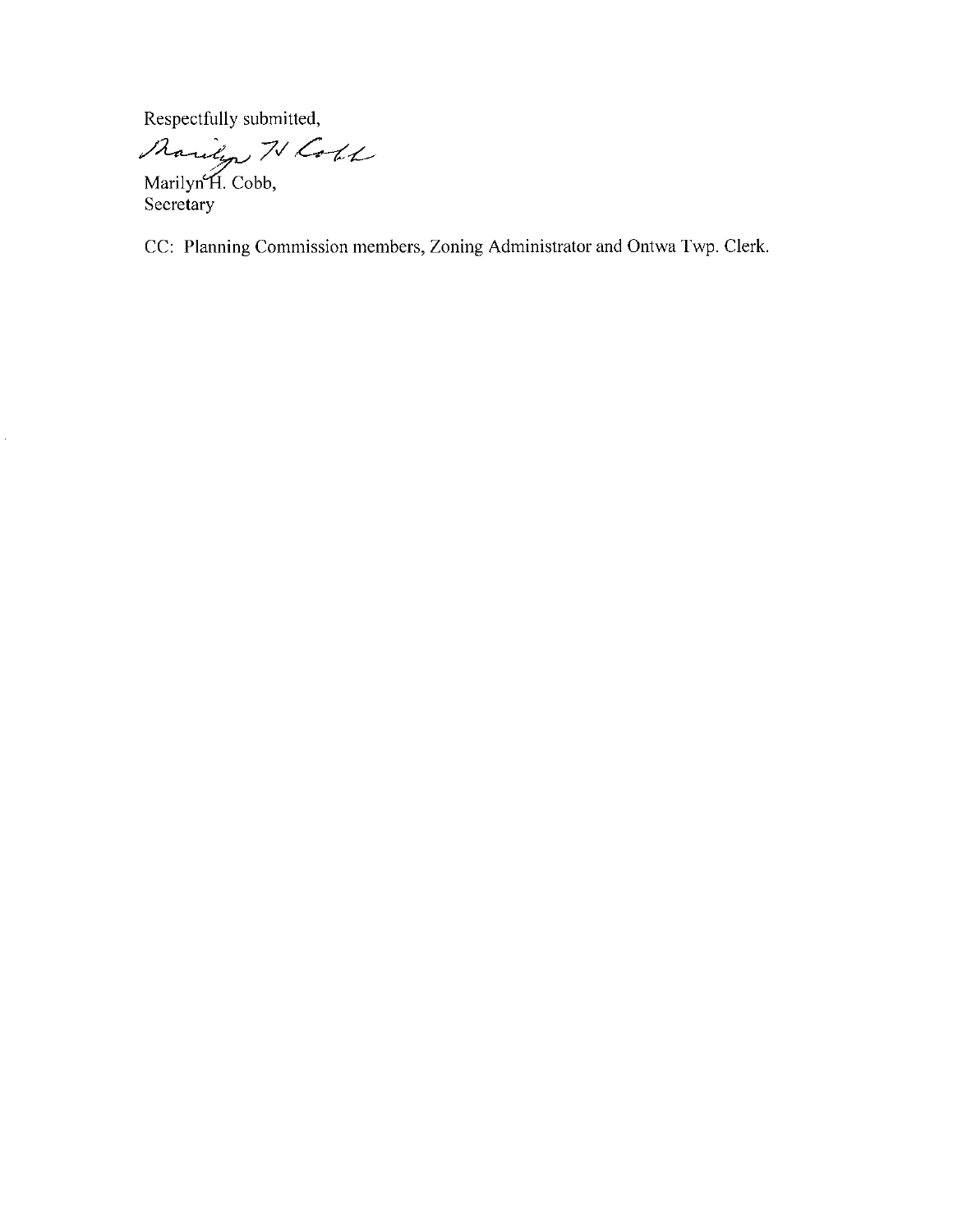## PLANNING COMMISSION TOWNSHIP FO ONTWA-COUNTY OF CASS EDWARDSBURG, MI 49112

## **OCTOBER 3, 2012**

MEMBERS PRESENT: Chris Marbach, Richard Bruno, Clint Draeger, Jim Robinson, Dawn Bolock, Shane Szalai, Norman Krupp and Marilyn Cobb.

MEMBERS ABSENT: Bill Mahaney and Phil Steele. OTHERS: Brian Wenger from Williams and Works, Jeff Brown and Paul Snidecki.

The regular meeting of the Ontwa Township Planning Commission was called to order by Chairman Marbach, followed by the Pledge of Allegiance.

Minutes of the September 5<sup>th</sup> 2012 meeting were approved as presented on motion by Richard, supported by Clint. All in favor. Motion carried.

LAND SPLITS: None.

NEW BUSINESS: None.

### OLD BUSINESS: Consideration

of the proposed Agri-Tourism amendment and Special Events Hall was opened for discussion. The Special Events property is located off of Redfield Road on a 36 acre parcel. The interested parties were not in attendance. A letter was read from Tony Leinenger, a property owner who lives near by, objecting to the proposal. This is prime agricultural land and there is other commercial property available. A resident, living across the road objects to changing the zoning. A Special Events category is not in the Master Plan, therefore, another change to the existing Master Plan. Discussion did not result any in a final decision so Brian was asked to use the guidelines presented and present a new draft for a Special Events category at the next meeting.

COMMENTS: Jeff Brown presented some new information regarding the situation in West Banks and Oak Springs Road. Tyler Ross has considered buying lots l and 2, already owning lot 3. Jeff will have further discussion with the owners of the area and have more information at the next meeting.

Paul Snidecki will give a presentation about Lake preservation at the November meeting, if completed by that time.

#### **ANNOUNCEMENTS: None**

There being no further business to come before the Board, the Chairman adjourned the meeting.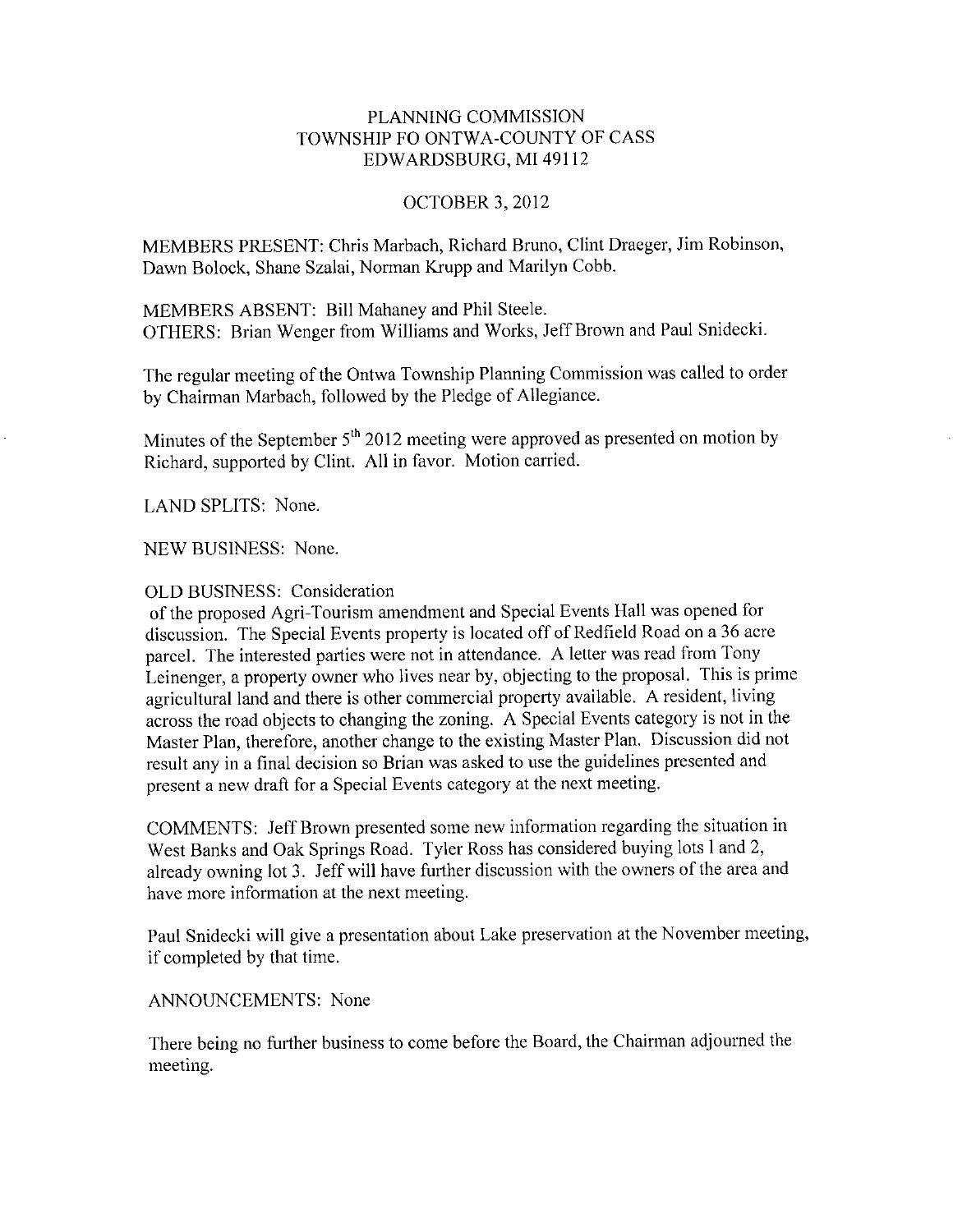Respectfully submitted,

Handy N Loux

Secretary

Ŷ,

 $\hat{\mathcal{E}}$ 

CC: Members of the Planning Commission, Zoning Administrator and Ontwa Twp. Clerk.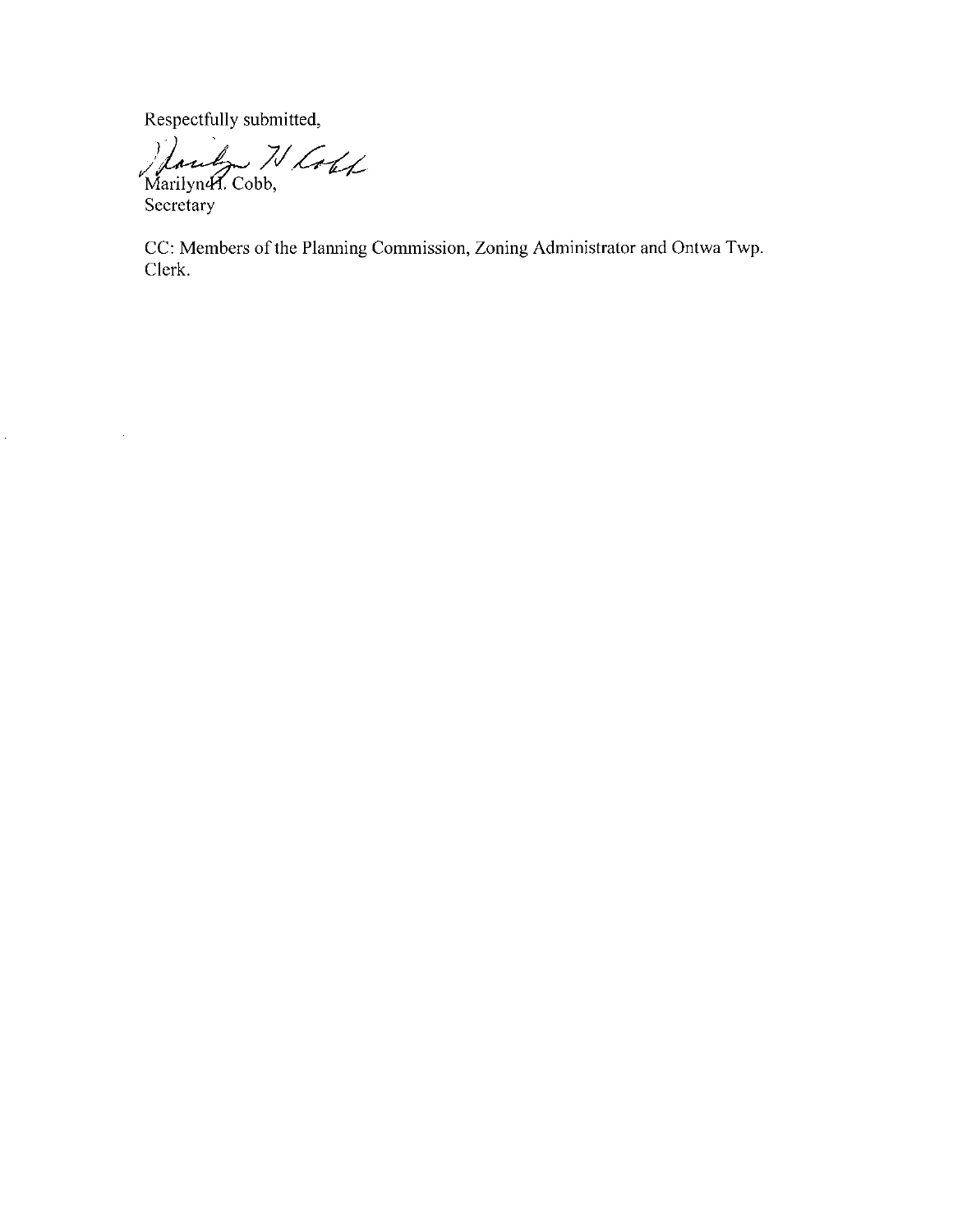## PLANNING COMMISSION TOWNSHIP OF ONTWA - COUNTY OF CASS EDWARDSBURG, MI 49112

#### **NOVEMBER 7, 2012**

MEMBERS PRESENT: Chris Marbach, Richard Bruno, Clint Draeger, Jim Robinson, Dawn Bolock, Shane Azalai, Norman Krupp, Bill Mahaney, Phil Steele and Marilyn Cobb.

MEMBERS ABSENT: None.

OTHERS PRESENT: Brian Wenger (Williams and Works), R. Marchetti, P. Snidecki, M. Allen and Tony Leinenger.

The regular meeting of the Ontwa Township Planning Commission was called to order by Chairman Marbach, followed by the Pledge of Allegiance.

Minutes of the October 3, 2012 meeting were approved as presented on motion by Clint, supported by Jim. All in favor. Motion carried.

LAND SPLITS: None.

NEW BUSINESS: None.

OLD BUSINESS: Continued discussion on Agri-Tourism Amendment. Brian presented some information but did not offer much change. Members made suggestions, added information and opinions but do not want to consider any changes. Phil made a motion to proceed with a public hearing. Seconded by Jim. Roll call vote showed yea's for Phil and Jim; nay's for Chris, Richard, Clint, Dawn, Shane, Norm, and Bill. Motion failed. Chris will have Wayne make contact with people who are interested in opening a banquet hall on Redfield Road

Paul Snidecki made a presentation on Lake Residential with additions to the current Master Plan. The Board accepted a written proposal and the Board will continue to address these issues.

Chris announced that Milton Twp gave him a CD of their Master Plan. (Paula will keep in her files).

Chris informed the Board that new officers must be elected in January, 2013.

There being no further business to come before the Board, meeting adjourned by Chairman.

Respectfully submitted,

March & Coll Secretary

CC: Planning Commission Board members, Ontwa Twp. Clerk and Zoning Administrator.